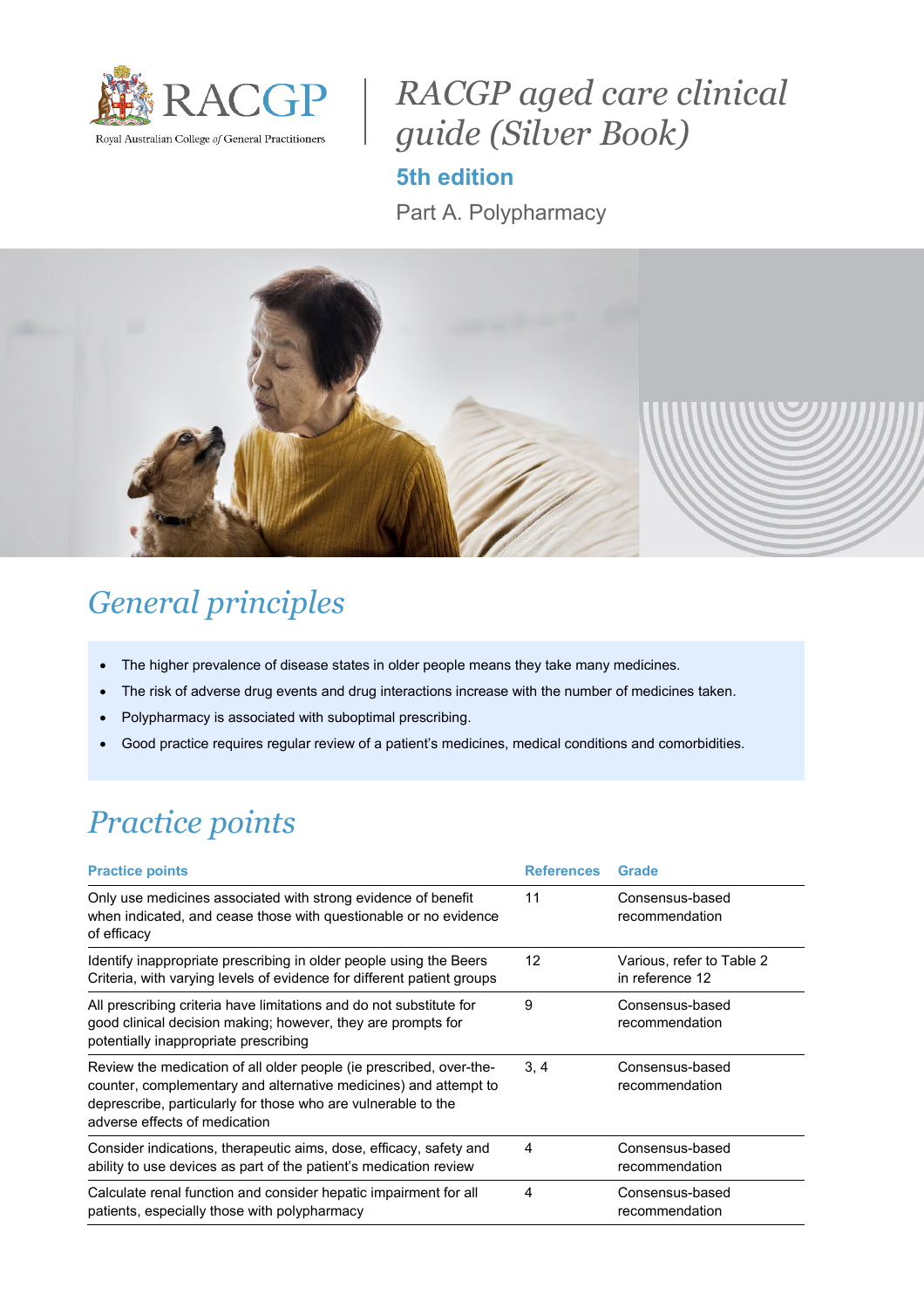Check for drug interactions, side effects and adverse drug reactions 4 Consensus-based

Medicines (including complementary and alternative medicines) must be written on the patient's medication chart, even if the medicines are being self-administered

#### recommendation

<span id="page-1-2"></span><span id="page-1-1"></span><span id="page-1-0"></span>– Consensus-based recommendation

### *Introduction*

A literature search of medication and safety in Australia shows that medication-related hospital admissions are estimated to be 2–3% of all hospital admissions, which is about 250,000 hospital admissions per year at a cost of \$1.4 billion.<sup>1</sup> Among people aged ≥65 years with medical or surgical admissions, 55% were on a potentially inappropriate medicine and 6% of all admissions were due to the potentially inappropriate medicine[.1](#page-1-0)

Medicine use in older people involves a complex balance between managing disease and avoiding medicine-related problems. The higher prevalence of disease in older people with multiple comorbidities means they take more medicines, which increases the risk of adverse drug effects and interactions (refer to Part A. Multimorbidity).<sup>[2](#page-3-1)</sup>

The International Group for Reducing Inappropriate Medication Use and Polypharmacy (IGRIMUP) has produced a position statement and a list of 10 recommendations (Box 1) for action and 12 recommendations for research.<sup>[3](#page-3-2)</sup> This transition requires a shift in medical education, research and diagnostic framework, and re-examination of the measures used as quality indicators.

#### **Box 1. Ten recommendations for action of the International Group for Reducing Inappropriate Medication Use and Polypharmac[y](#page-1-1)**<sup>3</sup>

- 1. Review the medication of all older people with an eye to deprescribing, particularly those who are vulnerable to the adverse effects of medication.
- 2. Before initiating a potentially 'appropriate' medication, consider the validity of the evidence based on patient characteristics and preferences.
- 3. Consider each medication for potential withdrawal, extending beyond standardised lists.
- 4. Employ mixed implicit and explicit approaches to polypharmacy.
- 5. Address the underrepresentation of older patients in clinical trials.
- 6. Acknowledge and address commercial influences on polypharmacy: trial results should not be implemented in older adults unless access to all available patient-level data is provided. Appropriate outcome measures should be required before licensing indications that include older populations.
- 7. Medical education needs a stronger focus on inappropriate medication use and polypharmacy.
- 8. Medical training should review methods to stop treatments and provide equal attention to drug side effects and benefits.
- 9. When patients have multimorbidity, the single disease model should be spurned. The single disease approach with adherence to clinical guidelines for each illness makes polypharmacy and inappropriate medication use inevitable.
- 10. Decisions in older complex patients should routinely consider expected survival and quality of life, giving the highest priority to patient/family preferences.

Australia has now adopted the *[Quality use of medicines to optimise ageing in older Australians: Recommendations for a](https://cdpc.sydney.edu.au/wp-content/uploads/2019/06/quality-use-of-medicines.pdf)  [National Strategic Action Plan to Reduce Inappropriate Polypharmacy](https://cdpc.sydney.edu.au/wp-content/uploads/2019/06/quality-use-of-medicines.pdf)* (National Plan), which currently has global action statements to increase awareness of polypharmacy.[4](#page-3-3) The National Plan is relevant to consumer, professional, academic, government and policymaking organisations to:

- <span id="page-1-3"></span>raise awareness of the significant challenges polypharmacy creates for individuals and society
- provide an integrated cohesive National Plan for a wide spectrum of stakeholders and settings (national and/or local organisations) to use when designing their own plans for reducing polypharmacy and optimising medicines use in their population
- highlight the activities and resources needed as part of a cohesive framework to inform funding and policy decisions.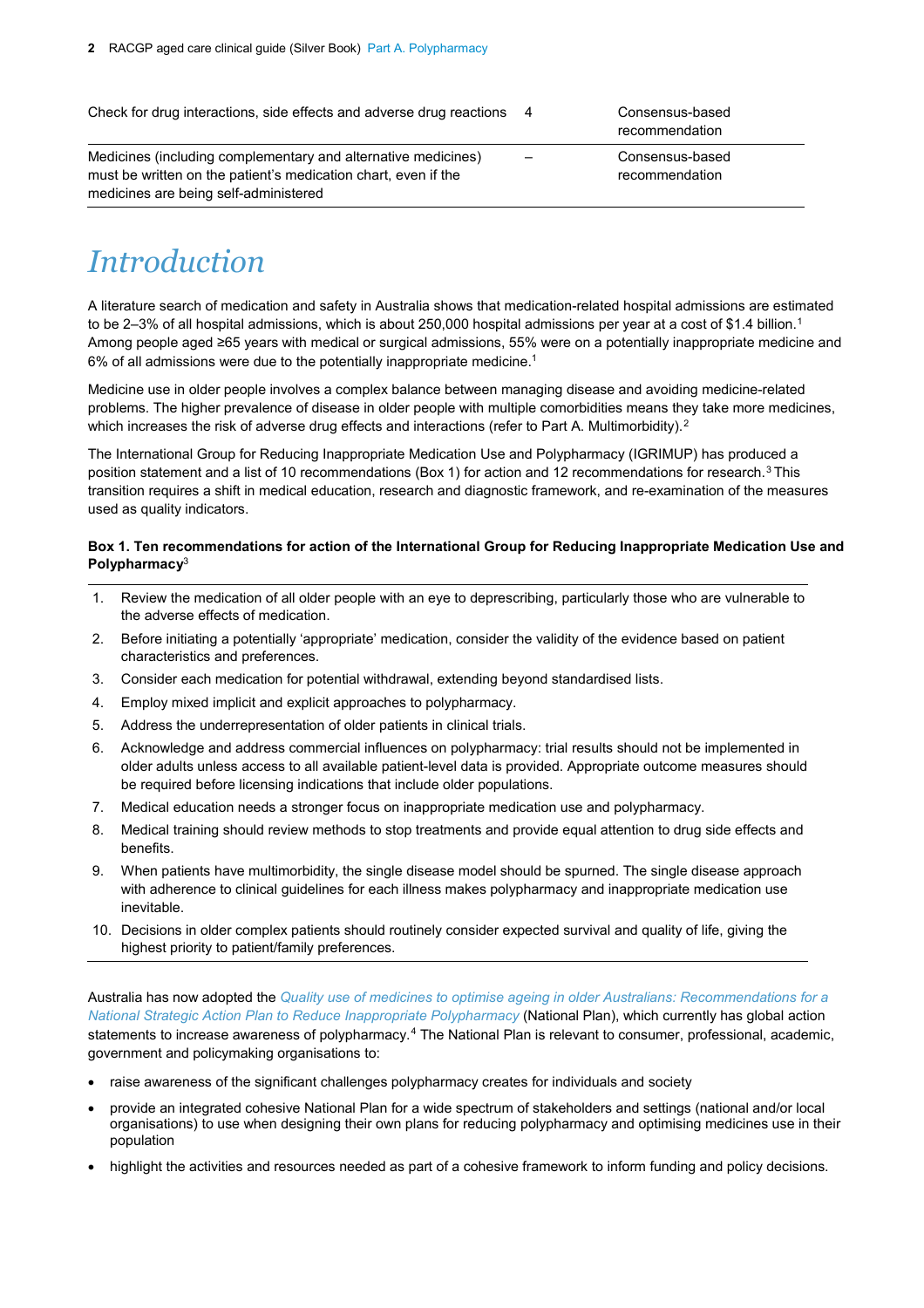## *Clinical context*

<span id="page-2-0"></span>Polypharmacy is usually defined as the use of five or more drugs, including prescription, over-the-counter, and complementary and alternative medicines.<sup>[5](#page-3-4),[6](#page-3-5)</sup> The more medicines a patient takes, the harder it may be to obtain an accurate medication history, which impedes informed medication review and prescribing (refer to Part A. Medication management). The incidence of adverse drug reactions increases with the number of medicines used.<sup>[7](#page-4-0)</sup> Polypharmacy may be a barrier to adherence because of the associated complex medication regimens, increased risk of adverse drug events and high medication costs.

Polypharmacy is associated with suboptimal prescribing. The more medicines a patient is exposed to, the more likely they are to be prescribed inappropriately and the poorer the patient's overall function. In addition, the more medications a person takes, the more likely they are not prescribed one or more indicated medicines.<sup>[8](#page-4-1)</sup>

<span id="page-2-2"></span>The 'prescribing cascade' – where one medicine is begun to treat the adverse effects of another – can also contribute to the number of medicines taken.<sup>5,[9](#page-4-2),[10](#page-4-3)</sup>

Risks from multiple medicines include adverse effects, hospitalisations, functional impairment, geriatric syndromes (eg confusion, falls, incontinence, frailty) and mortality.[11](#page-4-4)

Appropriate prescribing comprises the use of medicines associated with strong evidence of benefit when indicated, monitoring and dose adjustments while using, and ceasing those with questionable or no evidence of efficacy. There are many tools used to reduce polypharmacy and inappropriate prescribing.

### *In practice*

<span id="page-2-1"></span>Th[e Beers Criteria](https://onlinelibrary.wiley.com/doi/epdf/10.1111/jgs.15767?referrer_access_token=ZVSv-QOTRA5dIfiN9jikS4ta6bR2k8jH0KrdpFOxC65t_FokpdxHvL7WaxkN527h7l3s9xxEMlD4211T518cxliTQ0jUZJvkCe39nbq3eDhQWopbDFzcvt3mr4h2_zLJox3rbsTd5BUk0VFMNSkiuw%3D%3D) is one of the more commonly used resources to identify inappropriate prescribing.<sup>[12](#page-4-5)</sup> The 2015 American Geriatrics Society's (AGS's) Beers Criteria includes a list of potentially inappropriate medications that should be avoided in older people, each to their various levels of evidence (refer to Table 2 in reference 10). The criteria include medicines that should be avoided, or have their dose adjusted, based on the patient's kidney function and select drug–drug interactions documented to be associated with harms in older people.<sup>12</sup> This criteria was further updated in 2019.<sup>[13](#page-4-6)</sup>

<span id="page-2-3"></span>Other common criteria that could be considered include:

- [McLeod Criteria](https://pdfs.semanticscholar.org/fe8e/19f09042346f3ca40496dbbf4dca284b7afb.pdf)<sup>[14](#page-4-7)</sup>
- [Screening Tool to Alert to Right Treatment \(START\); Screening Tool of Older People's Prescriptions \(STOPP\)](https://www.dustri.com/article_response_page.html?artId=1674&doi=10.5414/CPP46072&L=0)[15](#page-4-8)
- [Medication Appropriateness Tool for Comorbid Health conditions during Dementia \(MATCH-D\)](https://onlinelibrary.wiley.com/doi/full/10.1111/imj.13215)[16](#page-4-9)
- [Australian Inappropriate Medication Use and Prescribing Indicators tool,](https://link.springer.com/article/10.2165%2F00002512-200825090-00004) **plus the MATCH-D for people with dementia**.<sup>[9](#page-2-2)</sup>

All prescribing criteria have limitations and do not substitute for good clinical decision making; however, they are an alert to potentially inappropriate prescribing.

Box 2 lists some of the medicines where caution must be exercised when prescribed to older people. This information is based on the Beers and McLeod revised criteria, and has been further revised to ensure its relevance to medicines available in Australia.

#### Box 2. Medicines to be used with caution in older people<sup>[2,](#page-1-2)[9,](#page-2-2)[12,](#page-2-1)[13](#page-2-3)</sup>

- Amiodarone
- Anticholinergic agents
- Antihistamines (first generation)
- Antipsychotics for behavioural and psychological symptoms of dementia
- Aspirin for primary prevention for those aged >80 years
- **Benzodiazepines**
- **Diuretics**
- **Fluoxetine**
- **Methyldopa**
- **Nitrofurantoin**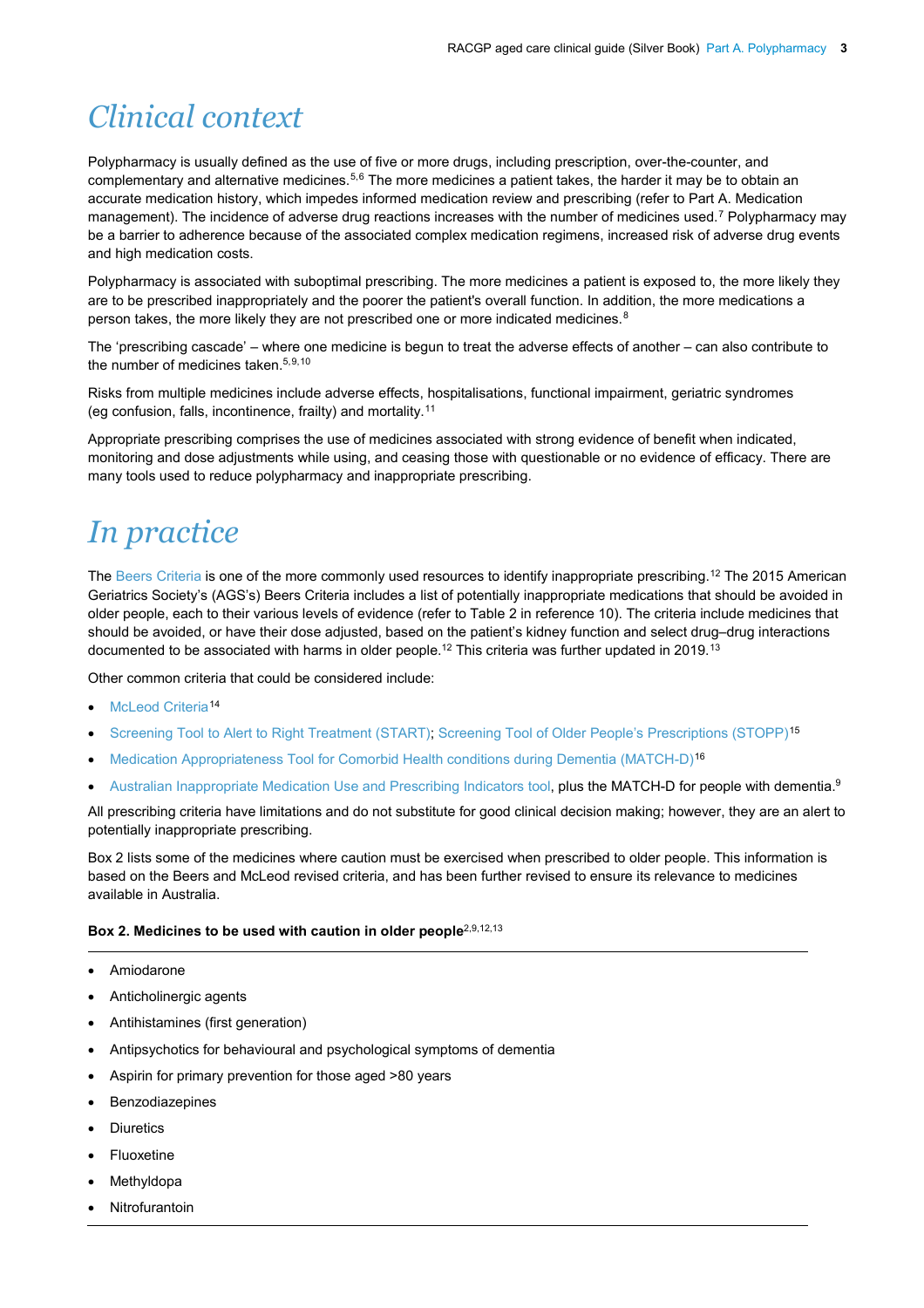- **4** RACGP aged care clinical guide (Silver Book) Part A. Polypharmacy
- Nonsteroidal anti-inflammatory drugs (NSAIDs), including cyclooxygenase-2 (COX-2) inhibitors
- Tricyclic antidepressants

#### Medication review

While the traditional medicine review process typically involved cross-referencing medicines used with current diagnoses, a more sophisticated version of this process critically reviews the medicines and associated diagnosis, giving less emphasis to diagnoses that are no longer relevant (refer to Part A. Medication management). Known as undiagnosis, this process facilitates the withdrawal of corresponding medicines used to manage those conditions. Systematically reviewing diagnoses regularly and the associated medicine management strategies could reduce prescribing. The novel ERASE mnemonic can help clinicians: [17](#page-4-10)

- **E**valuate diagnoses to consider
- **R**esolved conditions
- **A**geing normally
- **S**electing appropriate targets to
- **E**liminate unnecessary diagnoses and their corresponding medicines

Regular medication review in older people is important to identify those at high risk of harm from polypharmacy, monitor efficacy, and reassess the need for specific medicines (refer to Part A. Medication management). The review should consider ongoing treatments in terms of current goals of care, patient preferences and life expectancy.

The assessment should[:4](#page-1-3)

- obtain an accurate and current history
	- review all medications prescribed, including over-the-counter and complementary medicines
	- consider indication, therapeutic aims, dose, efficacy, safety and (where appropriate) ability to use devices
	- calculate renal function and consider hepatic impairment
	- check for drug interactions, side effects and adverse drug reactions
- match the medicines to medical conditions and treatment goals. These will change with ageing and may involve undiagnosis. Identify discrepancies between medicines being taken and those prescribed, including *pro re nata* (PRN) medicines
- assess physical and cognitive function
- evaluate any medicines-related problems, monitoring required, and untreated conditions
- reassess goals of care.

In the residential aged care facility (RACF) setting, the list of medicines being taken by the patient must be written on the medication chart, even if the medicines are being self-administered. Complementary and alternative medicines must be approved, checked for safety and written up by the treating general practitioner (GP). Consider a Residential Medication Management Review (RMMR; Medicare Benefits Schedule [MBS] item number 903), [18](#page-4-11) which may be helpful. A Home Medicines Review (HMR; MBS item number 900)<sup>[19](#page-4-12)</sup> should be considered in the home environment to ensure a correct current list of all medications being taken, adherence, and to identify medication-related problems.

#### *References*

- <span id="page-3-0"></span>1. Pharmaceutical Society of Australia 2019. Medicine safety: Take care. Canberra: PSA, 2019.
- <span id="page-3-1"></span>2. Rossi S (Ed). AMH Aged Care companion. Adelaide: Australian medicines handbook Pty Ltd, 2018. Available a[t www.amh.net.au](http://www.amh.net.au/) [Accessed 8 August 2019].
- <span id="page-3-2"></span>3. Magin D, Bahat G, Golomb BA, et al. International Group for Reducing Inappropriate Medication Use & Polypharmacy (IGRIMUP): Position statement and 10 recommendations for action. Drugs Aging 2018;35(7):575–87.
- <span id="page-3-3"></span>4. University of Sydney. Quality use of medicines. Sydney: UoS, 2018. Available at [http://sydney.edu.au/medicine/cdpc/resources/quality-use-of](http://sydney.edu.au/medicine/cdpc/resources/quality-use-of-medicines.php)[medicines.php](http://sydney.edu.au/medicine/cdpc/resources/quality-use-of-medicines.php) [Accessed 8 August 2019].
- <span id="page-3-4"></span>5. Hilmer SN. Editorial – The dilemma of polypharmacy. Aust Prescr 2008;31:2–31. Available at [www.nps.org.au/australian](http://www.nps.org.au/australian-prescriber/articles/the-dilemma-of-polypharmacy)[prescriber/articles/the-dilemma-of-polypharmacy](http://www.nps.org.au/australian-prescriber/articles/the-dilemma-of-polypharmacy) [Accessed 8 August 2019].
- <span id="page-3-5"></span>6. Masnoon N, Shakib S, Kalisch-Ellett L, Caughey GE. What is polypharmacy? A systematic review of definitions. BMC Geriatr 2017;17(1):230.